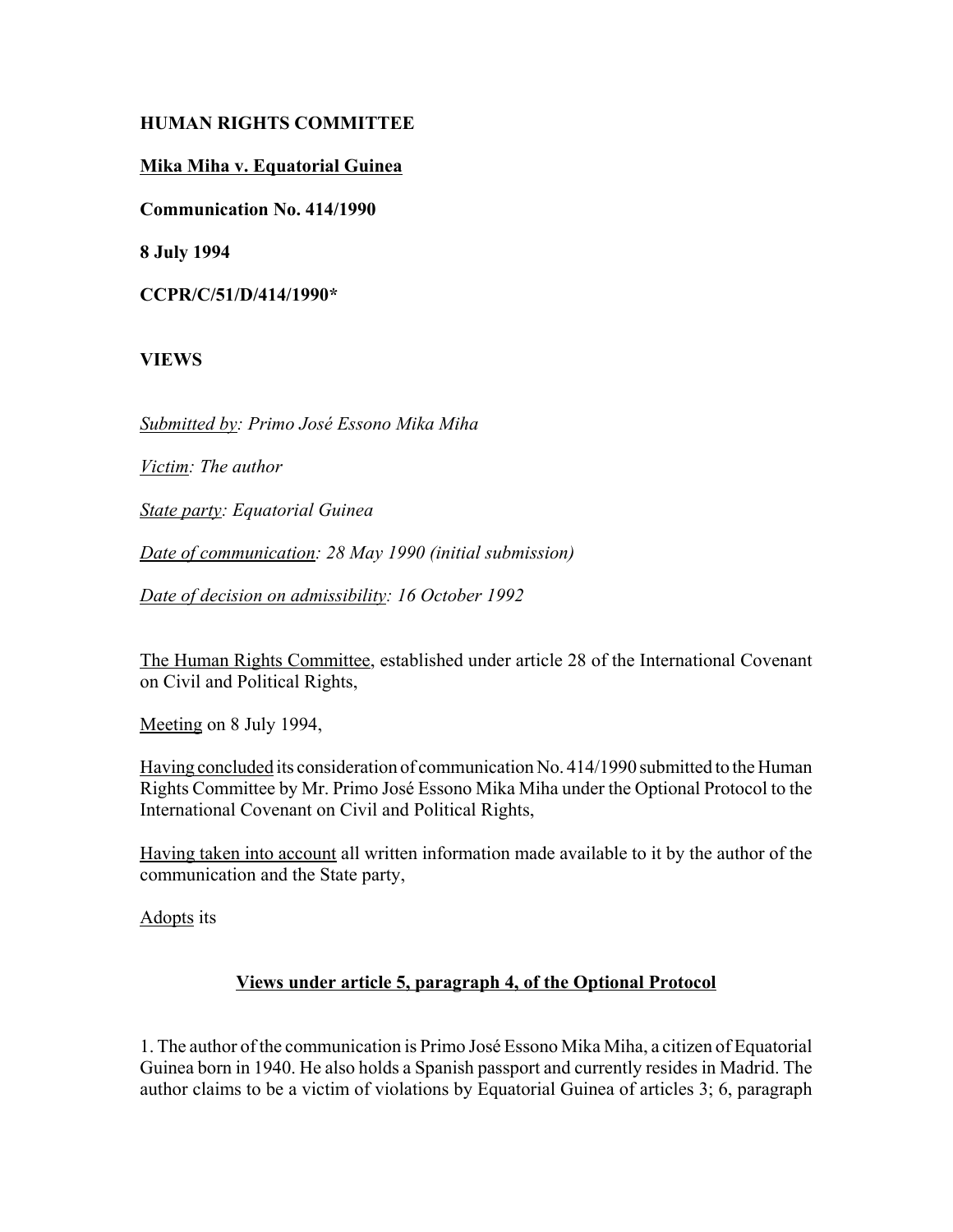3; 7; 9, paragraphs 1, 2, 4 and 5; 10, paragraph 1; 12, paragraphs 1 and 2; 14, paragraphs 1, 3(b) and 5; 16; 17, paragraphs 1 and 2; 19, paragraphs 1 and 2; 21 and 22, paragraphs 1 to 3, of the International Covenant on Civil and Political Rights. The Optional Protocol entered into force for Equatorial Guinea on 25 December 1987.

### The facts as presented by the author:

2.1 The author is a former official of past governments of the Republic of Equatorial Guinea. In 1968, he was elected Deputy of the First Assembly of the Republic; in 1971, he was appointed Permanent Representative of his country to the United Nations. In 1974, he was nominated Ambassador of Equatorial Guinea to Cameroon and the Central African Republic. After the election and the installation of President Macias, the author resigned from his post and left the country together with his family for Spain, where he requested political asylum.

2.2 After the death of President Macias, the author returned to his country and took up the post of Director of Administrative, Cultural and Consular Affairs in the new government's Ministry of Foreign Affairs. In 1982, he once again left the country and sought refuge in Spain, as he feared persecution at the hands of the clan of Mongomo, to which President Obiang Nguema (who had replaced President Macias) belongs.

2.3 On an unspecified date in the summer of 1988, the author returned to Equatorial Guinea, so as to actively support the activities of the opposition party (Partido de Progreso) of which he is a member. At around 11:30 p.m. on 16 August 1988, he was abducted by members of the security forces in a street of Malabo, the country's capital. He claims that he was handcuffed, blind-folded, and that a handkerchief was pushed into his mouth in order to silence him. He was told that President Obiang had ordered his arrest, but no further explanations were given; the author contends that he was arrested solely because of his activities for the Partido de Progreso.

2.4 After his arrest, the author was detained on board of a ship and allegedly deprived of drink and food for one week. He was then transferred to the prison of Bata on the mainland, where he allegedly was tortured for two days. The author provides detailed information about the ill-treatment he was subjected to and explains that torture is practised in an open field close to the beach at night, and that not only police officers but also members of the Government attend these sessions. It appears that several other individuals who had been arrested at approximately the same time as the author, and who also belonged to the Partido de Progreso, suffered the same fate as the author. a/

2.5 The author does not specify the nature of the injuries sustained during torture but claims that he was subsequently kept in detention for well over one month without any medical assistance. He adds that the conditions of detention at the prison of Bata are deplorable, that detainees hardly receive any food unless it is brought to them by relatives, and that they must sleep on the floor.

2.6 On 10 January 1990, while still in detention, the author underwent surgery on his right elbow, made necessary to prevent the development of a serious infection and a tumor, which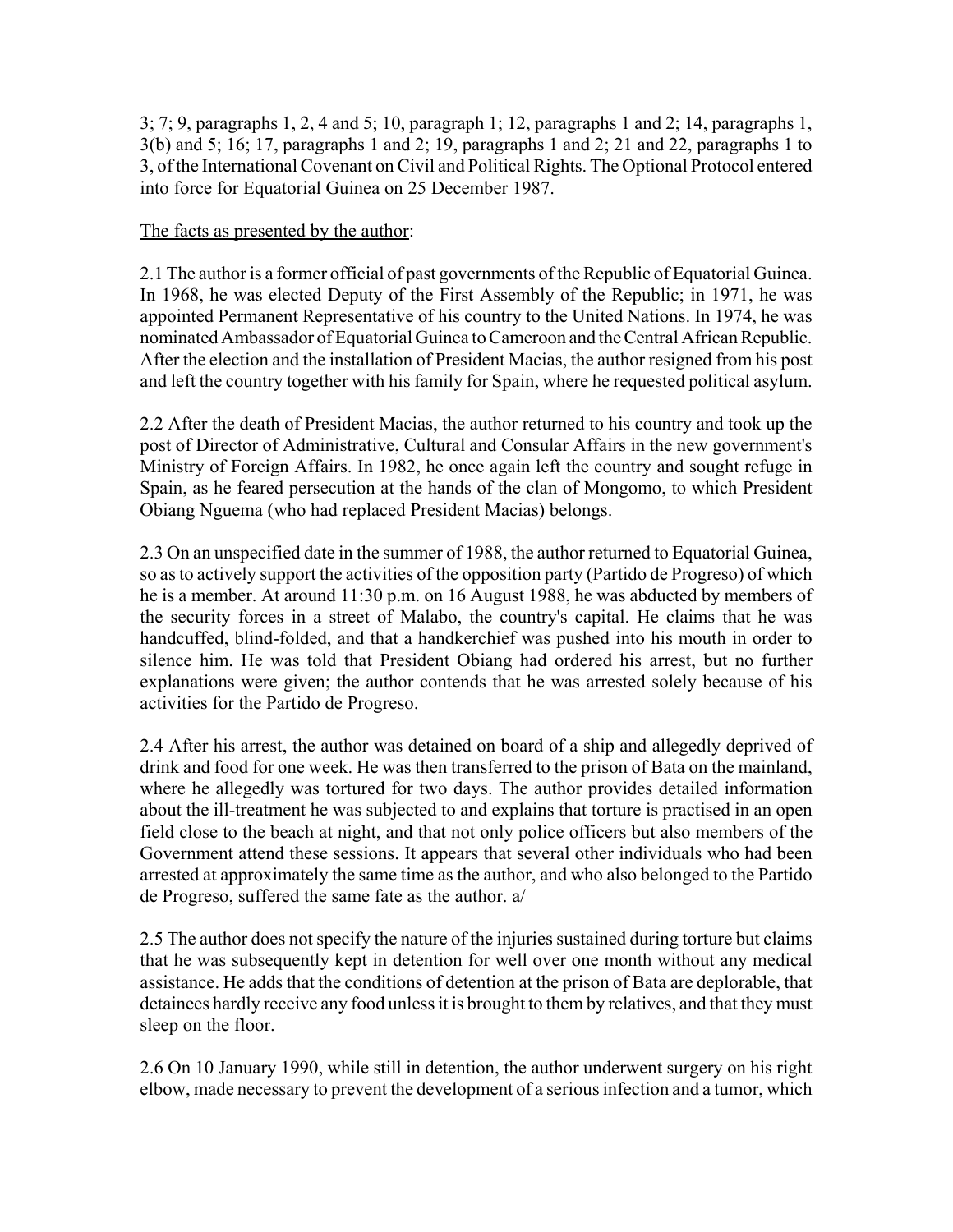according to him can be causally linked to the ill-treatment sustained during the summer of 1988. In support of his contention, he submits copies of medical reports, X-rays and the results of medical analyses carried out by a Spanish laboratory. On 1 March 1990, he was released, without any explanations being offered; the authorities did not return to him all the personal belongings (money, plane tickets, jewellery) taken from him after his arrest. He then returned to Spain, where he currently teaches in a public school.

2.7 As to the requirement of exhaustion of domestic remedies, the author submits that such judicial remedies as exist in Equatorial Guinea are totally ineffective. According to the author, the judiciary is directly controlled by President Obiang Nguema himself, who also has his say in the appointment of the judges. As a result, local courts and tribunals are neither independent nor impartial; in this context, the author dismisses the trial against him and a number of co-defendants as summary ("procedimiento sumarísimo"), which did not meet the criteria for a fair hearing. He does not, however, provide further information about the date, venue or circumstances of the trial.

2.8 According to the author, recourse to appellate instances is impossible, as they either do not exist or have fallen into disuse. The author adds that regardless of whether a criminal offence may be tried only after a formal indictment or summarily, trials are conducted summarily, as in his own case. He submits that frequently, it is not the tribunal but the President himself who decides on the sentence to be imposed on the accused.

# The complaint:

3. The author submits that the facts as described above constitute violations of articles 3; 6, paragraph 3; 7; 9, paragraphs 1, 2, 4 and 5; 10, paragraph 1; 12, paragraphs 1 and 2; 14, paragraphs 1, 3(b) and 5; 16; 17, paragraphs 1 and 2; 19, paragraphs 1 and 2; 21 and 22, paragraphs 1 to 3, of the Covenant.

## The State party's observations:

4.1 In its submission under rule 91 of the rules of procedure, dated 12 October 1991, the State party challenges the admissibility of the communication, arguing that it violates elemental norms of international law and constitutes an interference into domestic affairs of Equatorial Guinea ("esta comunicación viola las normas elementales del derecho internacional y constituye una ingerencia en los asuntos del Estado ecuatoguineano").4.2 In this context, the State party explains that the author voluntarily relinquished his Equatorial-Guinean citizenship in 1982 and instead opted for Spanish nationality. As there is neither an agreement nor a treaty between Spain that governs the acquisition of double nationality, and as the author is currently a Spanish civil servant, he is not, in the State party's opinion, subject to its own jurisdiction.

## The Committee's admissibility decision:

5.1 During its 46th session, the Committee considered the admissibility of the communication. It dismissed the State party's contention that the author was not subject to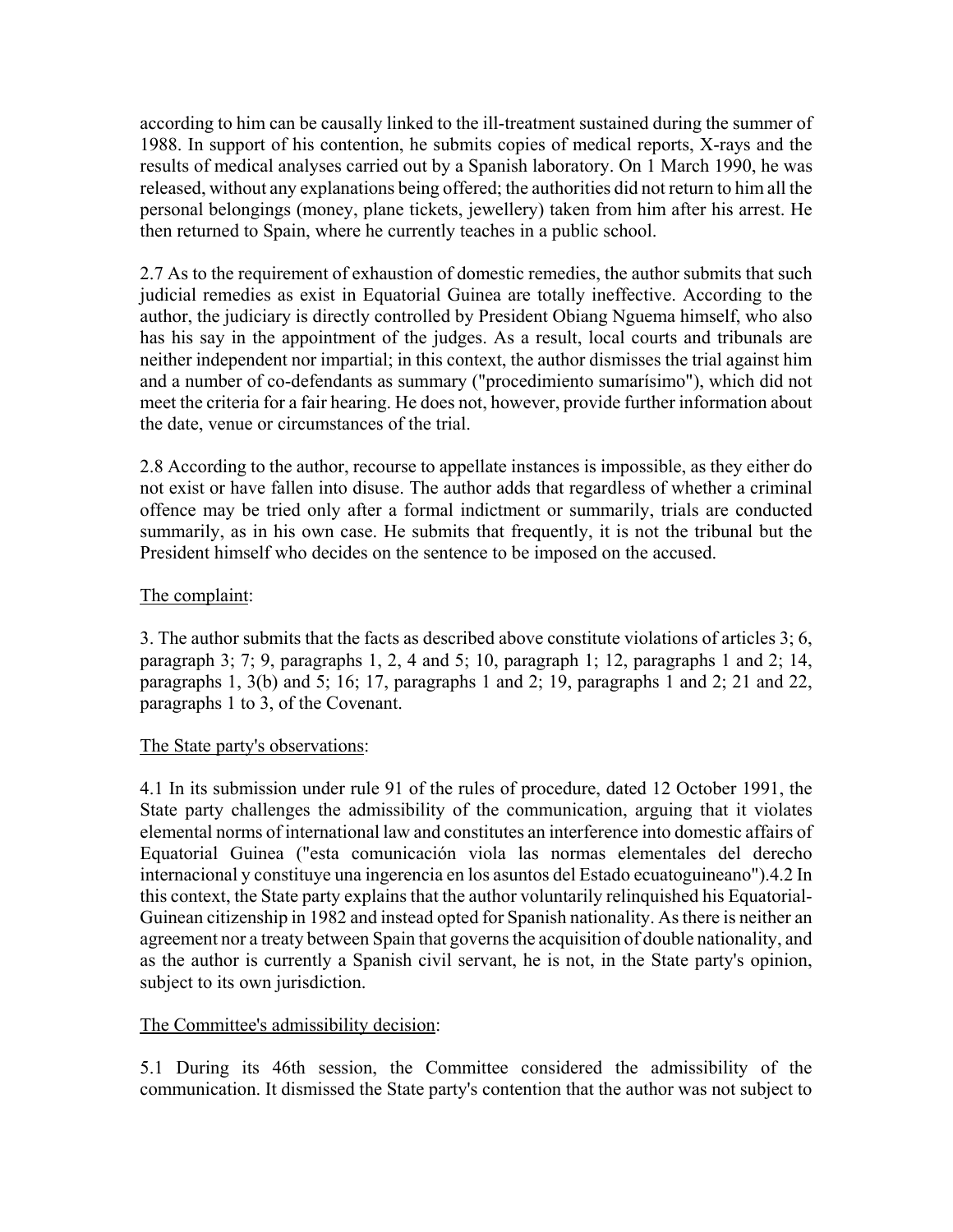its jurisdiction, since the author had been detained in Equatorial Guinea from 16 August 1988 until 1 March 1990 and thus had clearly been subject to the State party's jurisdiction. The Committee recalled that article 1 of the Optional Protocol applies to individuals subject to the jurisdiction of the State concerned who claim to be victims of a violation by that State of their rights under the Covenant, regardless of their nationality. It further noted that the State party's acceptance of the Committee's competence under the Optional Protocol implied that considerations of domestic policy could not be advanced to prevent the Committee from considering claims from individuals subject to the State party's jurisdiction.

5.2 On the issue of exhaustion of domestic remedies, the Committee observed that the State party had not indicated which remedies were available and would be effective in the circumstances of the case. It concluded that the requirements of article 5, paragraph 2(b), had been met.

5.3 In respect of the author's claims under articles 3, 6, paragraph 3, 16, 17, 21 and 22, the Committee concluded that they had not been substantiated, for purposes of admissibility, and accordingly concluded that the author had no claim within the meaning of article 2 of the Optional Protocol.

5.4 On 16 October 1992, the Committee declared the communication admissible in so far as it appeared to raise issues under articles 7, 9, 10, 12, 14, and 19 of the Covenant.

### Examination of the merits:

6.1 The State party's deadline for the submission of information and observations under article 4, paragraph 2, of the Optional Protocol expired in June 1993. No submission on the merits has been received from the State party, in spite of a reminder addressed to it on 2 May 1994.

6.2 The Committee notes with regret and concern that the State party has not cooperated with it as far as the provision of information on the substance of the author's claims is concerned. Article 4, paragraph 2, of the Optional Protocol enjoins a State party to investigate thoroughly, in good faith and within the imparted deadlines, all the allegations of violations of the Covenant made against it, and to make available to the Committee in written form all theinformation at its disposal. This the State party has failed to do. Accordingly, due weight must be given to the author's allegations, to the extent that they have been substantiated.

6.3 The Committee has noted the State party's contention that the communication constitutes an interference into its domestic affairs. The Committee strongly rejects the State party's argument and recalls that when ratifying the Optional Protocol, the State party accepted the Committee's competence to consider complaints from individuals subject to the State party's jurisdiction.

6.4 The author has claimed, and the State party has not refuted, that he was deprived of food and water for several days after his arrest on 16 August 1988, tortured during two days after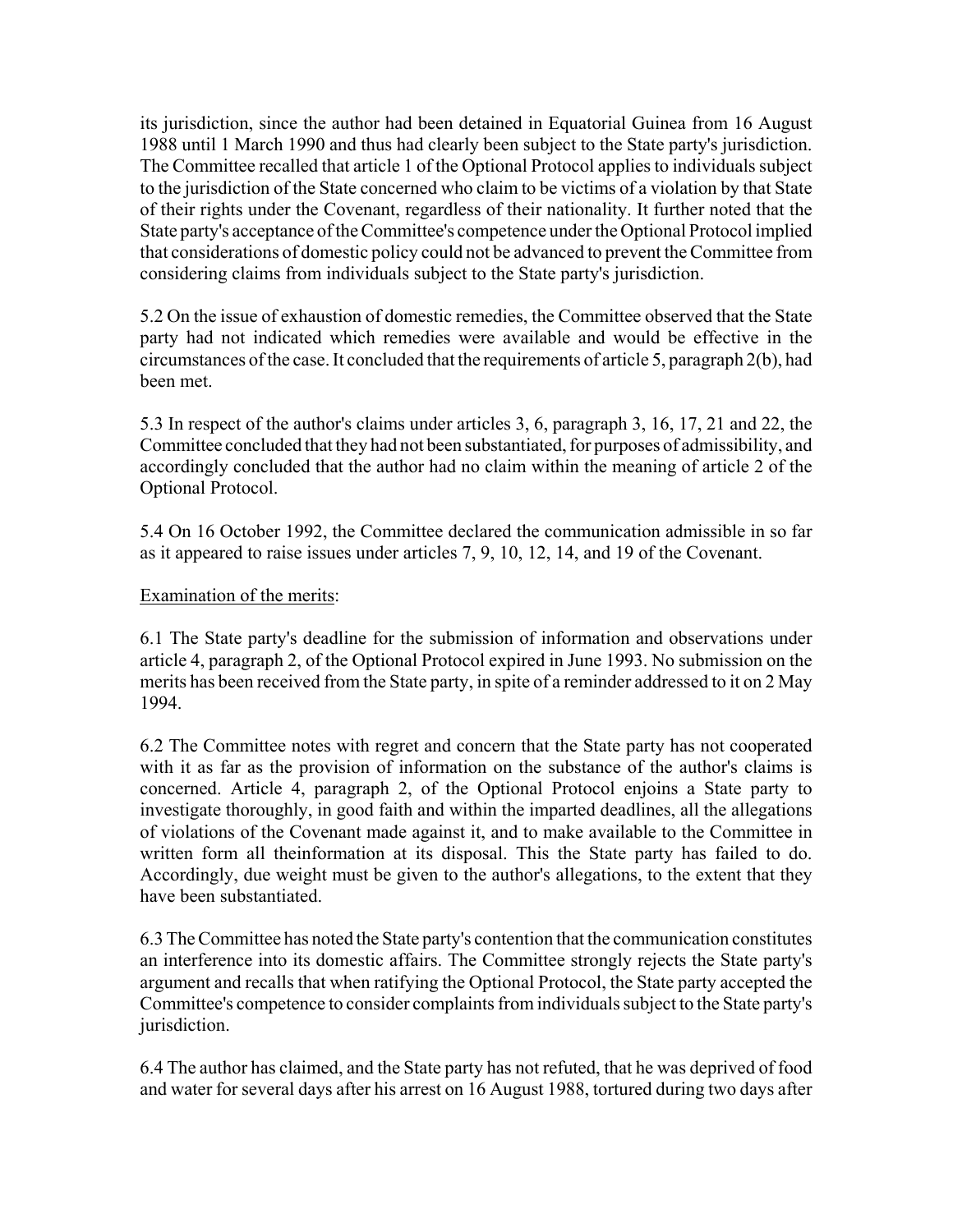his transfer to the prison of Bata, and left without medical assistance for several weeks thereafter. The author has given a detailed account of the treatment he was subjected to and submitted copies of medical reports that support his conclusion. On the basis of this information, the Committee concludes that he was subjected to torture at the prison of Bata, in violation of article 7; it further observes that the deprivation of food and water after 16 August 1988, as well as the denial of medical attention after the ill-treatment in the, or outside the, prison of Bata, amounts to cruel and inhuman treatment within the meaning of article 7, as well as to a violation of article 10, paragraph 1.

6.5 As to the author's allegation that he was arbitrarily arrested and detained between 16 August 1988 and 1 March 1990, the Committee notes that the State party has not contested this claim. It further notes that the author was not given any explanations for the reasons of his arrest and detention, except that the President of the Republic had ordered both, that he was not brought promptly before a judge or other officer authorized by law to exercise judicial power, and that he was unable to seek the judicial determination, without delay, of the lawfulness of his detention. On the basis of the information before it, the Committee finds a violation of article 9, paragraphs 1, 2 and 4. On the same basis, the Committee concludes, however, that there has been no violation of article 9, paragraph 5, as it does not appear that the author has in fact claimed compensation for unlawful arrest or detention. Nor is the Committee able to make a finding in respect of article 9, paragraph 3, as it remains unclear whether the author was in fact detained on specific criminal charges within the meaning of this provision.

6.6 The author has claimed a violation of article 12, paragraphs 1 and 2. There is no indication, however, that he was either deprived of his passport or other documents, that the State party restricted his liberty of movement, or that he was denied the right to leave his country. On the basis of the material before the Committee, it appears, rather, that the author left Equatorial Guinea of his own free will, both in 1982 and 1990; nor is there an indication that restrictions were placed on his freedom of movement after his return to Equatorial Guinea in the summer of 1988 and prior to his arrest on 16 August 1988. The Committee thus concludes that there has been no violation of article 12.

6.7 The author has alleged that his trial was summary, and that the judicial system in Equatorial Guinea is neither impartial nor independent. In this context, the Committee has in particular noted the author's contention that the State party's President directly controls the judiciary in Equatorial Guinea. However, the information provided by the author has not been sufficient to substantiate his claim under article 14. The Committee therefore concludes that there has been no violation of article 14, paragraph 1.

6.8 In respect of issues under article 19, finally, the Committee notes that the State party has not refuted the author's claim that he was arrested and detained solely or primarily because of his membership in, and activities for, a political party in opposition to the regime of President Obiang Nguema. In the circumstances of the case, the Committee concludes that the State party has unlawfully interfered with the exercise of the author's rights under article 19, paragraphs 1 and 2.